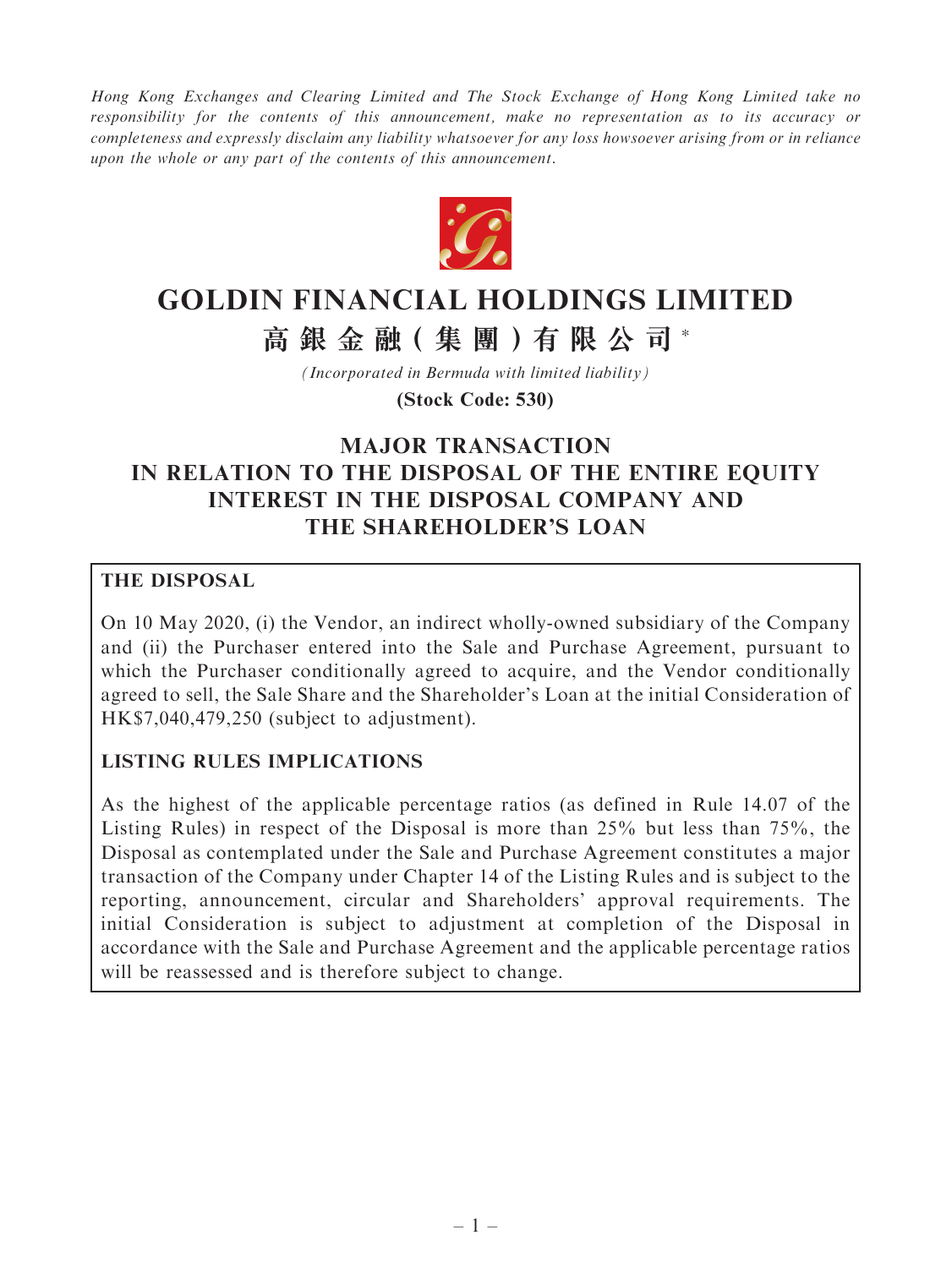So far as the Company is aware after making reasonable enquiries, none of the Shareholders has a material interest in, and would be required to abstain from voting on, the resolutions to approve the Disposal and the transactions contemplated thereunder and none of the Shareholders would be required to abstain from voting if the Company were to convene a general meeting to approve the Disposal. Pursuant to Rule 14.44 of the Listing Rules, a written shareholders' approval may be accepted in lieu of holding a general meeting to approve the terms of, and the transactions contemplated under the Sale and Purchase Agreement upon satisfaction of the conditions set out under Rule 14.44 of the Listing Rules. The written approval of Mr. Pan personally and through his Controlled Companies, being a closely allied group of Shareholders, holding 4,953,884,634 Shares in aggregate, representing approximately 70.86% of the issued share capital of the Company as at the date of this announcement, has been obtained in respect of the Disposal. Accordingly, no special general meeting of the Company will be convened for the purpose of approving the Disposal.

#### GENERAL

A circular containing, among other things, (i) further details of the Disposal; (ii) the valuation report on the Property; and (iii) other information as required under the Listing Rules is expected to be despatched to the Shareholders on or before 29 May 2020 in accordance with the Listing Rules.

Completion of the Sale and Purchase Agreement is subject to the fulfilment or waiver (as the case may be) of the conditions precedent thereto, and accordingly may or may not proceed. Shareholders and potential investors of the Company are advised to exercise caution when dealing in the securities of the Company.

## THE SALE AND PURCHASE AGREEMENT

On 10 May 2020, (i) the Vendor, an indirect wholly-owned subsidiary of the Company and (ii) the Purchaser entered into the Sale and Purchase Agreement, pursuant to which the Purchaser conditionally agreed to acquire, and the Vendor conditionally agreed to sell, the Sale Share and the Shareholder's Loan at the initial Consideration of HK\$7,040,479,250 (subject to adjustment).

Set out below are the principal terms of the Sale and Purchase Agreement.

**Date:** 10 May 2020

Parties: (i) Golden Sphere Developments Limited (as the Vendor)

(ii) Top Family Group Limited (as the Purchaser)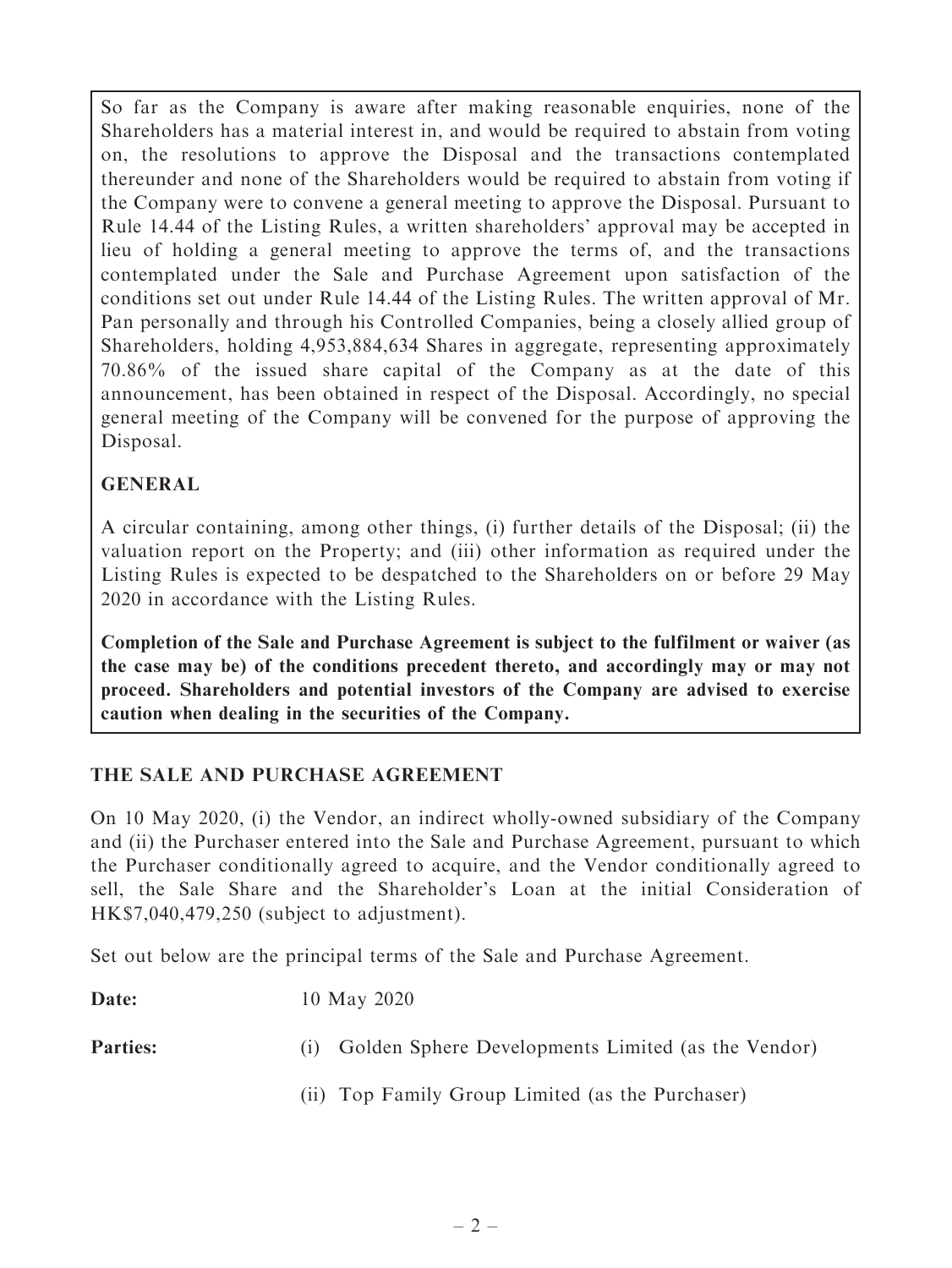To the best of the Directors' knowledge, information and belief after having made all reasonable enquiries, the Purchaser and its ultimate beneficial owner(s) are the Independent Third Parties.

#### Assets to be disposed of

- (i) the Sale Share, being the entire issued share capital of the Disposal Company; and
- (ii) the Shareholder's Loan, being the outstanding loan due by the Disposal Company to the Vendor as at Completion.

The Sale Share and the Shareholder's Loan shall be sold/assigned free from all encumbrances upon Completion. As at 31 March 2020, the Shareholder's Loan amounted to approximately HK\$5,645 million.

The Vendor undertakes to, at its own cost and expense, settle the outstanding arrears of the Bank Loans and discharge all the relevant bank security documents on Completion to the intent that the Sale Share and the Property shall be sold free from any encumbrances upon Completion and obtain the physical documents of the relevant discharge or release of such bank security documents duly executed by the relevant banks. As at 31 March 2020, the Bank Loans amounted to approximately HK\$3,563 million.

#### Consideration and payment terms

The initial Consideration for the Sale Share and the Shareholder's Loan is HK\$7,040,479,250, being the agreed value of the Property on an "as-is" basis, is subject to adjustments in accordance with the Sale and Purchase Agreement at Completion as described below, which shall be payable by the Purchaser in the following manner:

(i) as to HK\$704,047,925, being 10% of the initial Consideration as deposit (''Deposit''), which shall be payable to the Vendor or the Vendor's solicitors (as agreed between the parties) within fifteen business days from the date of fulfilment of all the conditions precedent to the Sale and Purchase Agreement as referred to in the below section headed ''Conditions precedent'' and upon confirmation by Vendor to the Purchaser confirming all the conditions precedent are satisfied. In the event that such Deposit is payable to the Vendor's solicitors, the Vendor's solicitors shall hold the Deposit in escrow, the Deposit of which shall be in the form of a bank draft and in the name of the Vendor, who shall release the Deposit to the Vendor after the Vendor's solicitors has provided a confirmation letter to the Purchaser confirming that the balance of the initial Consideration shall be sufficient for paying off all the outstanding indebtedness due by the Disposal Group to all their creditors (including without limitation the Bank Loans) at Completion (other than the Shareholder's Loan and those provided in the Proforma Accounts as referred to below);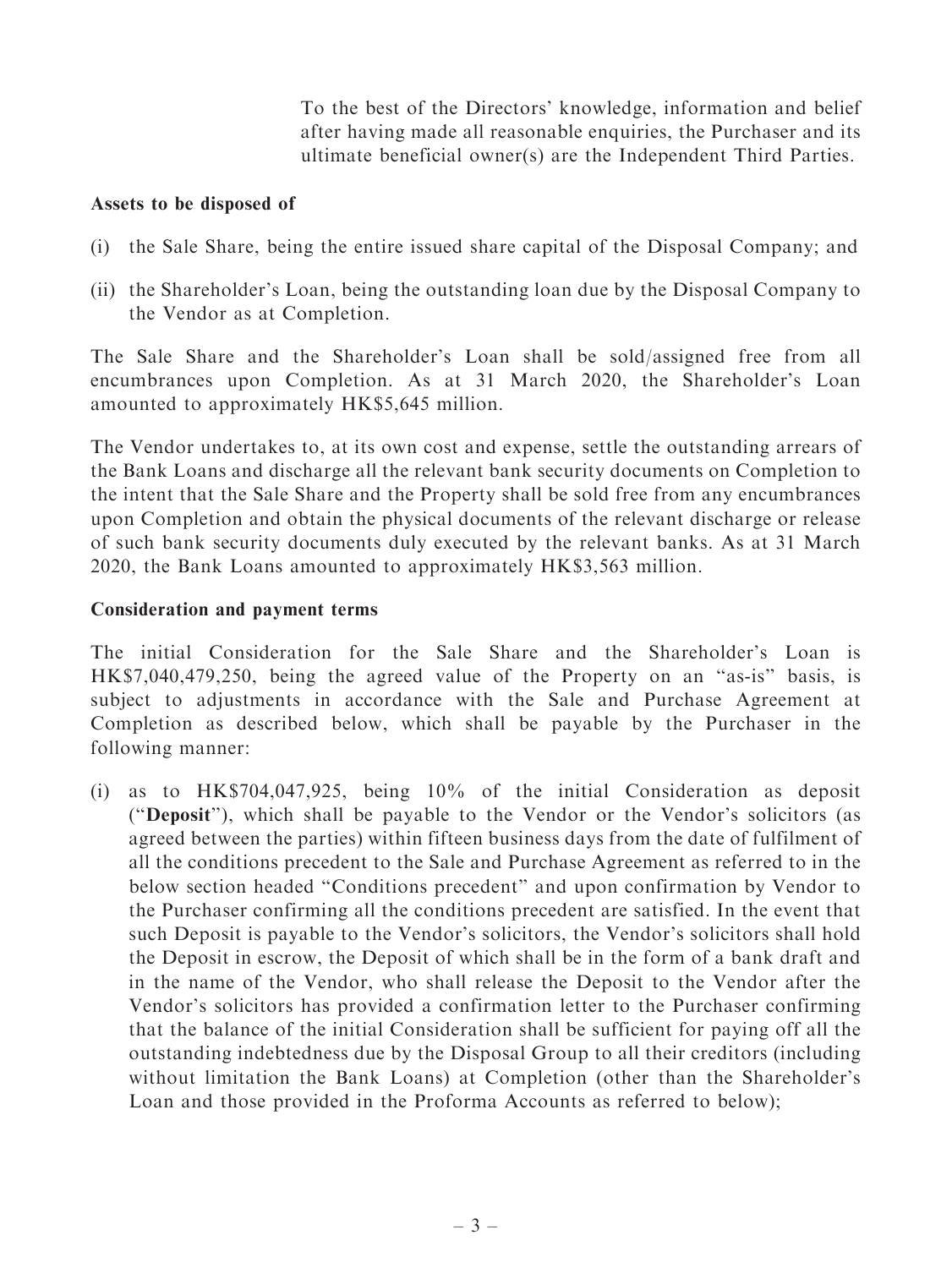- (ii) as to the remaining balance (after taking into account the Deposit paid and the adjustment based on the Proforma Accounts as stated below less the Retention Amount as referred to in (iii) below), which shall be payable at Completion; and
- (iii) as to HK\$140,809,585, being 2% of the initial Consideration (''Retention Amount'') which shall be payable within five days from the date of receipt of the Final Accounts.

The actual Consideration shall be adjusted in the following manner:

- (a) initially adjusted at the time of Completion in accordance with the proforma Completion Accounts (''Proforma Accounts''), which shall add the assets being (1) prepayment; and (2) cash at bank, and minus the liabilities being (1) trade payables; (2) other payables; (3) accrued outgoings; and (4) accrued expenses of the Disposal Group as at Completion; and
- (b) after Completion and following the delivery of the Completion Accounts (''Final Accounts''), which shall be prepared by the Vendor and approved by the Purchaser, further adjusted based on the actual NAV of the Disposal Group, which shall include, inter alia, all assets and liabilities of the Disposal Group up to and inclusive of the Completion Date. The Vendor shall at its own cost prepare the consolidated balance sheet of the Disposal Company and deliver the same (as certified by a director of the Disposal Company) to the Purchaser within 20 days from the Completion Date. In the event that the NAV as shown in the Final Accounts is more than the NAV as shown in the Proforma Accounts, the Purchaser shall pay the difference to the Vendor within five days from the date of receipt of the Final Accounts. Notwithstanding the foregoing, the Purchaser shall pay the Retention Amount within five days from the date of receipt of the Final Accounts and the payment of the Retention Amount shall be treated separately. In the event that the NAV as shown in the Final Accounts is less than the NAV as shown in the Proforma Accounts, the Vendor shall pay, by way of refund, the difference within five days from the date of receipt of the Final Accounts. In this case, the Purchaser may set off such sum payable to it against the Retention Amount payable by it but for the avoidance of doubt, if the refund payable to it is more than the Retention Amount, the Vendor shall still be liable to pay the excess refund amount after such set-off to the Purchaser within five days from the date of receipt of the Final Accounts.

For the purpose of adjustment of the Consideration, the following items are not adjusting items in the Proforma Accounts and the Final Accounts and will be disregarded in the calculation of NAV:

- (i) value of the Property;
- (ii) any amount in relation to demolition works and construction works carried out on the Property to the extent that such amount could be capitalised as an asset of the Company;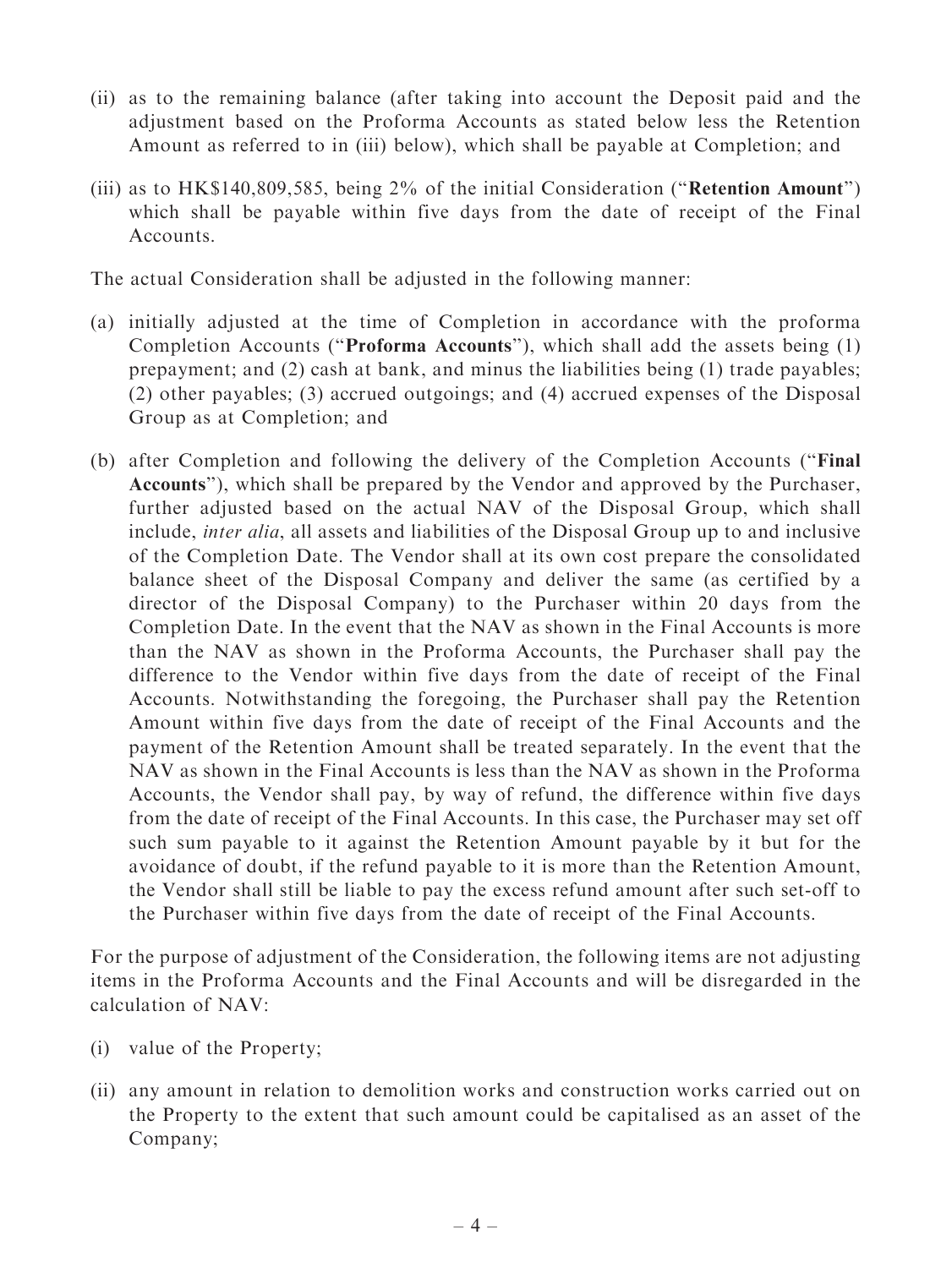- (iii) intangible asset of any nature;
- (iv) Shareholder's Loan and related accrued interest;
- (v) any amount due to or due from the directors, immediate holding company, intermediate holding company or ultimate holding company, or fellow subsidiaries of the Company and related accrued interest;
- (vi) Bank Loans which shall have been repaid by the Vendor upon Completion in accordance with the Sale and Purchase Agreement; and

(vii) any deferred tax asset.

The Consideration was determined after arm's length negotiations between the Vendor and the Purchaser on normal commercial terms with reference to, among others, (i) the sum of the value of the Property of HK\$7,000 million as appraised by an independent valuer as at 31 March 2020 and the NAV as at Completion based on the Final Accounts; and (ii) the reasons for and benefits of the Disposal as detailed in the below section headed ''Reasons for and benefit of the Disposal''.

#### Conditions precedent

Completion shall be subject to and conditional upon the following conditions being fulfilled or satisfied on or before the Completion Date:

- (i) the warranties remaining true and accurate and not misleading from the date of the Sale and Purchase Agreement up to and including the Completion Date;
- (ii) the Vendor having obtained the shareholders' approval of the Company in respect of the Sale and Purchase Agreement and the transactions contemplated thereunder as required under the Listing Rules; and
- (iii) the obtaining of all the written consents of the banks for the early repayment of the Bank Loans and the discharge or release of the bank security documents.

The above conditions precedent may be waived by the Purchaser, save for conditions (ii) and (iii) which cannot be waived by either parties. If any of the above conditions precedent is not fulfilled (or waived) on or before the Completion Date, being the expected Completion Date, the Purchaser may solely (but is not obliged to) extend the Completion Date to a date not more than twelve months from the date of the Sale and Purchase Agreement.

#### Completion

Completion shall take place on 30th business days from the date of the Sale and Purchase Agreement (or such later date as agreed between the parties) after fulfilment (or waiver) of the conditions precedent to the Sale and Purchase Agreement provided that if any of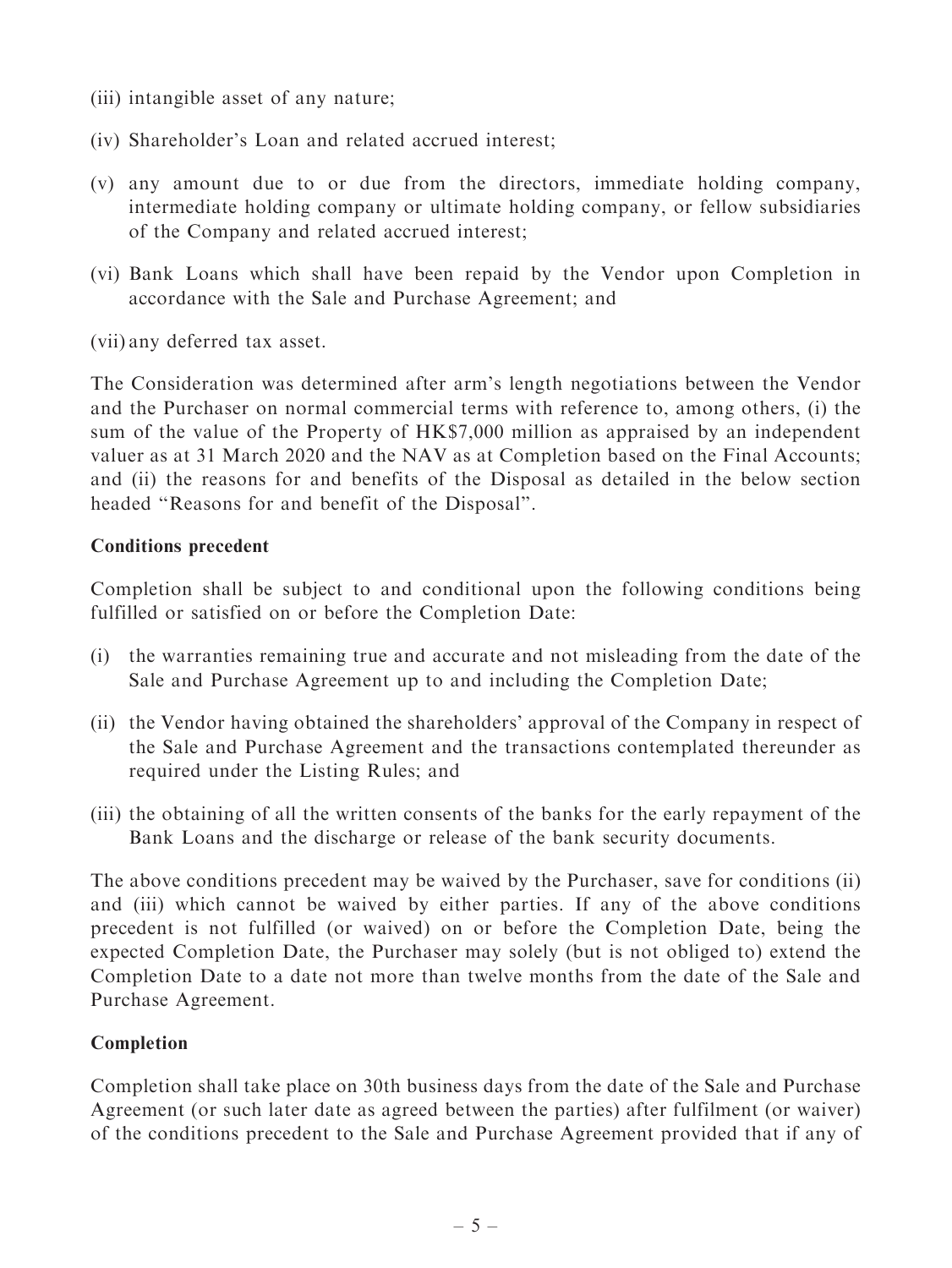the conditions precedents shall not be satisfied (or waived) by the Completion Date, the Purchaser may extend the Completion Date as referred to in the above section headed ''Conditions precedent''.

### Termination

Should the transactions contemplated in the Sale and Purchase Agreement fail to be completed due to the Purchaser's fault, the Deposit shall be unconditionally and irrevocably forfeited to the Vendor and the Vendor shall have the sole and absolute discretion to terminate the Sale and Purchase Agreement without prejudice to its right to claim against the Purchaser for further damages and/or for specific performance of the Sale and Purchase Agreement.

Should the transactions contemplated in the Sale and Purchase Agreement fail to be completed due to the Vendor's fault, the Deposit shall be returned to the Purchaser and the Vendor shall pay to the Purchaser a sum being equal to the sum of the Deposit as pre-agreed liquidated damages for such failure, and the Purchaser shall have the sole and absolute discretion to terminate the Sale and Purchase Agreement without prejudice to its right to claim against the Vendor for further damages and/or for specific performance of the Sale and Purchase Agreement.

### Assignment

Neither the Vendor nor the Purchaser shall assign, or agree or purport to assign, all or any part of the obligations and benefit of, or its rights or benefits under, the Sale and Purchase Agreement (together with any causes of action arising in connection with any of them) to any person without the prior written consent of the other party, provided that such written consent shall not be unreasonably withheld and the assignee of the Purchaser shall have sufficient assets worth at least the amount of the Consideration.

## INFORMATION OF THE DISPOSAL GROUP AND THE PROPERTY

#### The Disposal Company

As at the date of this announcement, the Disposal Company is an investment holding company incorporated in the BVI with limited liability. The Disposal Company currently holds the entire equity interest in Rich Fast, a property investment holding company incorporated in Hong Kong with limited liability and the principal asset of which is the Property. Other than the Property, the Disposal Group does not have any other material assets.

#### The Property

The Property is located within the Kai Tak Development and covers a total site area of approximately 9,708 sq. m. with minimum and maximum developable GFA of 32,037 sq. m and 53,394 sq. m., respectively. It shall be developed for private residential use. As at the date of this announcement, foundation work has yet to be commenced.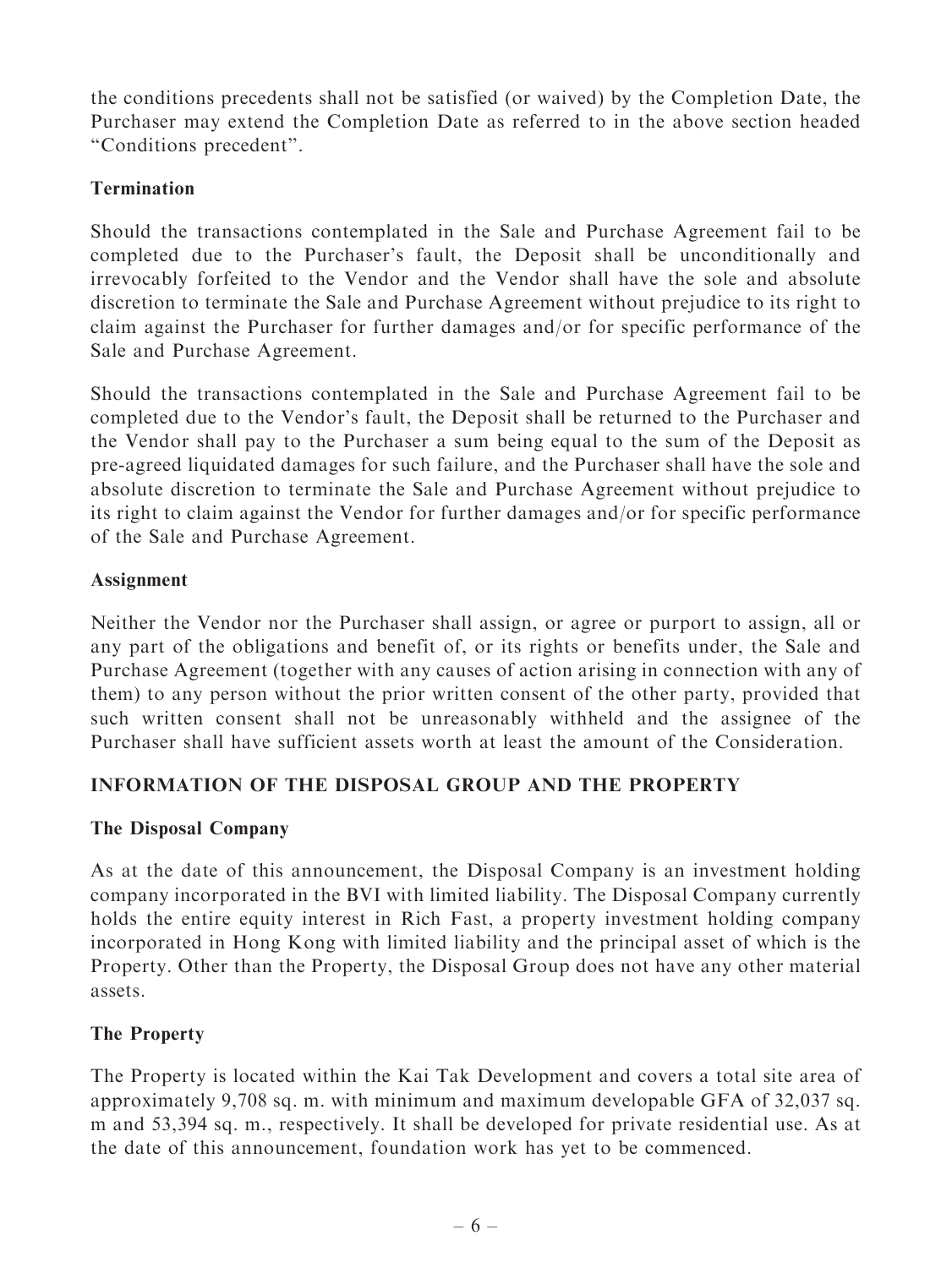The unaudited consolidated financial information of the Disposal Group since the date of incorporation on 26 October 2018 is set out below:

|                                              |                     | For the period from    |
|----------------------------------------------|---------------------|------------------------|
|                                              |                     | <b>26 October 2018</b> |
|                                              | For the period from | (date of               |
|                                              | 1 July 2019 to      | incorporation) to      |
|                                              | 31 March 2020       | 30 June 2019           |
|                                              | <b>HK\$'000</b>     | <b>HK\$'000</b>        |
|                                              | (approximate)       | (approximate)          |
| Loss before taxation and extraordinary items | (6,682)             | (6, 591)               |
| Loss after taxation and extraordinary items  | (6,682)             | (6, 591)               |

As at 31 March 2020, the unaudited consolidated net liabilities of the Disposal Group amounted to approximately HK\$13 million. The unaudited adjusted consolidated net liabilities of the Disposal Group as at 31 March 2020 would amount to approximately HK\$2,237 million ("Adjusted NAV") after taking into account the market value of the Property as at 31 March 2020 of HK\$7,000 million as appraised by an independent valuer. Assuming Completion would have taken place on 31 March 2020, the initial Consideration shall be adjusted by the NAV in accordance with the Sale and Purchase Agreement in the negative amount of approximately HK\$39 million, which is calculated by adding back to the Adjusted NAV (i) the Bank Loan of approximately HK\$3,563 million as at 31 March 2020; and (ii) the Shareholder's Loan of approximately HK\$5,645 million as at 31 March 2020 and less (i) the value of the Property of HK\$7,000 million; and (ii) the agreed government rent payable of approximately HK\$10 million which shall be included in the Final Accounts.

#### INFORMATION ON THE PURCHASER AND THE VENDOR

As at the date of this announcement, the Purchaser is a company incorporated in the BVI with limited liability, and is principally engaged in investment holding.

As at the date of this announcement, the Vendor is a company incorporated in the BVI with limited liability principally engaging in investment holding, and an indirect wholly-owned subsidiary of the Company.

#### FINANCIAL EFFECT OF THE DISPOSAL AND THE PROPOSED USE OF **PROCEEDS**

Immediately after the Completion, each member of the Disposal Group will cease to be a subsidiary of the Company and the financial results, assets and liabilities of the Disposal Group will no longer be consolidated into the Group's financial statements.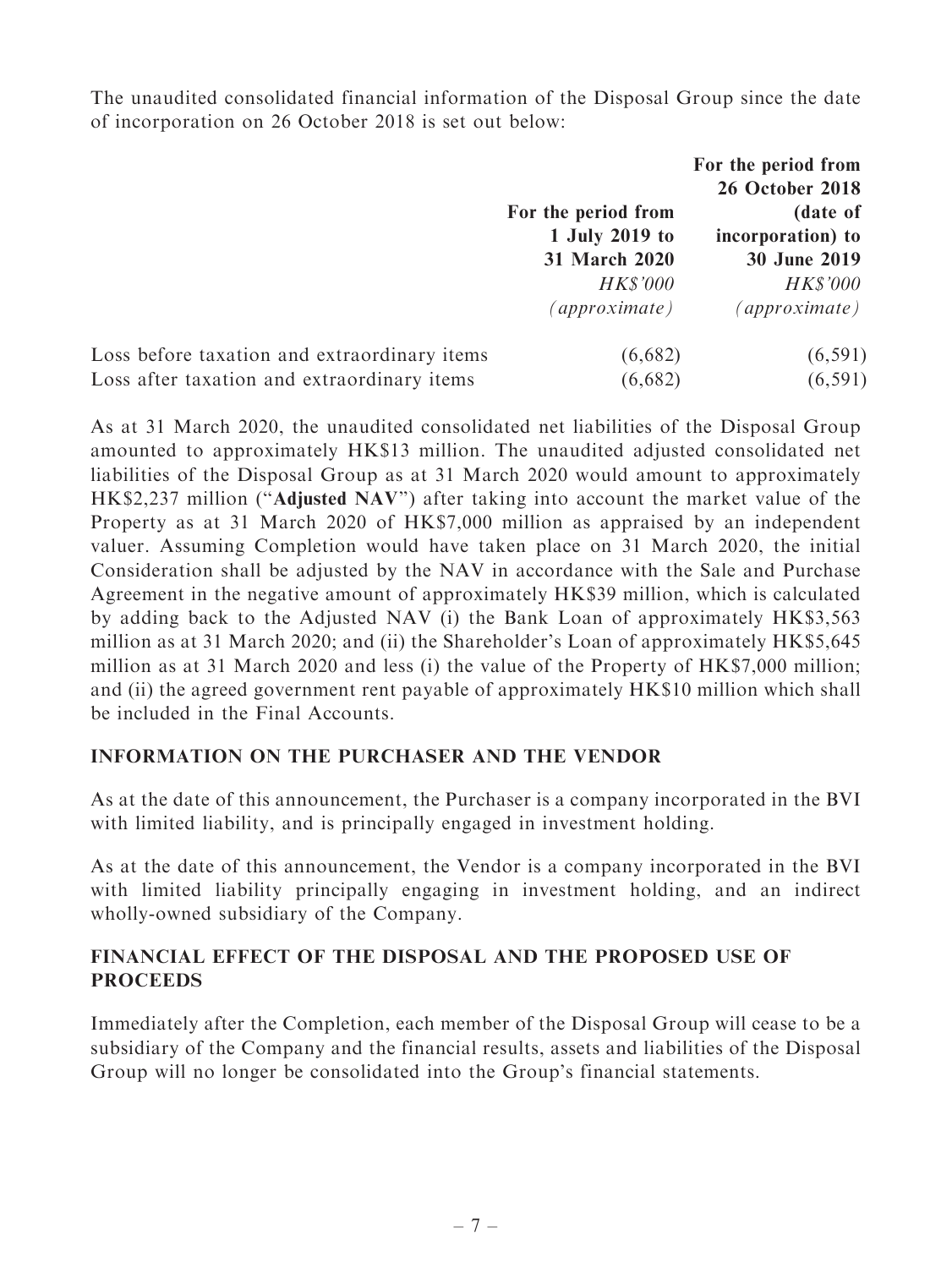Based on the initial Consideration, the net proceeds arising from the Disposal (after deducting other expenses in relation thereto) is expected to be approximately HK\$7,040 million before deducting the amount to settle the Bank Loans together with the accrued interests up to the Completion Date. The Group intends to apply the net proceeds from the Disposal for repayment of borrowings and general working capital.

Subject to review by the Company's auditors, the Group currently expects to record a loss arising from the Disposal of approximately HK\$2,571 million, which is calculated with reference to the Consideration of approximately HK\$7,002 million assuming Completion would have taken place on 31 March 2020 less the aggregate of (i) the unaudited consolidated net liability value of the Disposal Group of approximately HK\$13 million as at 31 March 2020; (ii) the outstanding amount of the Shareholder's loan as at 31 March 2020 of approximately HK\$5,645 million; (iii) the outstanding amount of the Bank Loans as at 31 March 2020 of approximately HK\$3,563 million; and (iv) additional finance cost borne by the Company of approximately HK\$378 million.

Shareholders should note that the actual amount of the loss on the Disposal to be recognised in the consolidated financial statements of the Company will be determined based on the final amount of the Consideration and the financial position of the Disposal Group upon Completion and therefore may be different from the amount mentioned above.

### REASONS FOR AND BENEFITS OF THE DISPOSAL

The Group is principally engaged in (i) property development and investment; (ii) winery and wine related business; (iii) provision of factoring services; and (iv) financial investments.

In light of the rising challenge of the business environment brought by the weakening of global economy and the decline of economic activities in Hong Kong showing signs of economic contraction, the Directors consider that the property development market in Hong Kong remains uncertain in the long run and hence, considering the preliminary stage of development of the Property and the significant capital required for the project, the Directors adopted a prudent approach to retain more cash for the Group's existing business, against the uncertain outlook in the property market and the overall economic downturn in Hong Kong. The proceeds from the Disposal would be primarily used to reduce the Group's borrowings, thereby enhancing its financial flexibility as a whole.

Having considered the above, the Directors are of the view that the terms of the Sale and Purchase Agreement have been made on normal commercial terms, fair and reasonable and in the interests of the Company and the Shareholders as a whole.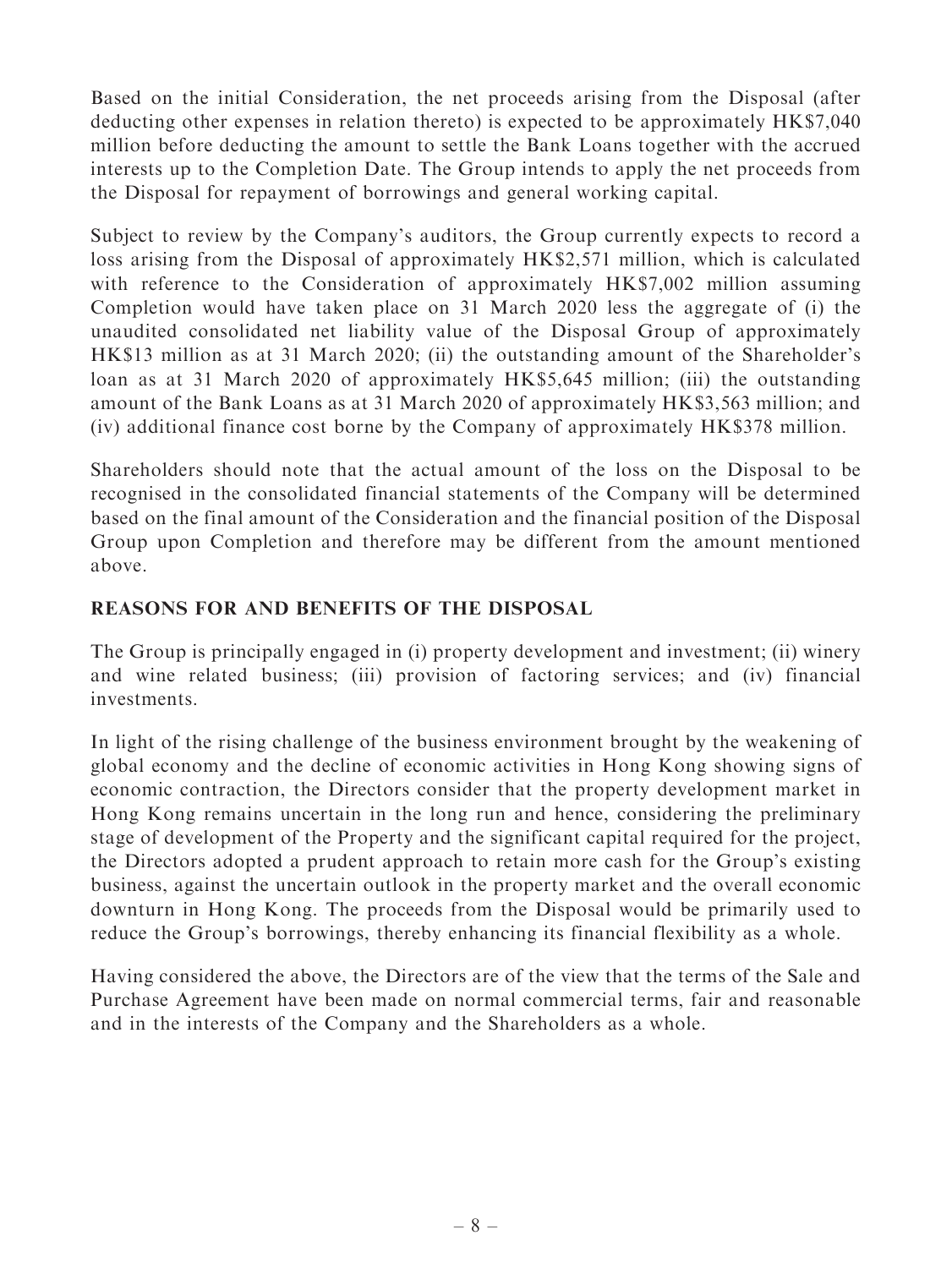#### LISTING RULES IMPLICATIONS

As the highest of the applicable percentage ratios (as defined in Rule 14.07 of the Listing Rules) in respect of the Disposal is more than 25% but less than 75%, the Disposal as contemplated under the Sale and Purchase Agreement constitutes a major transaction of the Company under Chapter 14 of the Listing Rules and is subject to the reporting, announcement, circular and Shareholders' approval requirements. The initial Consideration is subject to adjustment at completion of the Disposal in accordance with the Sale and Purchase Agreement and the applicable percentage ratios will be reassessed and is therefore subject to change.

So far as the Company is aware after making reasonable enquiries, none of the Shareholders has a material interest in, and would be required to abstain from voting on, the resolutions to approve the Disposal and the transactions contemplated thereunder and none of the Shareholders would be required to abstain from voting if the Company were to convene a general meeting to approve the Disposal. Pursuant to Rule 14.44 of the Listing Rules, a written shareholders' approval may be accepted in lieu of holding a general meeting to approve the terms of, and the transactions contemplated under the Sale and Purchase Agreement upon satisfaction of the conditions set out under Rule 14.44 of the Listing Rules. The written approval of Mr. Pan personally and through his Controlled Companies being a closely allied group of Shareholders, holding 4,953,884,634 Shares in aggregate, representing approximately 70.86% of the issued share capital of the Company as at the date of this announcement, has been obtained in respect of the Disposal. Accordingly, no special general meeting of the Company will be convened for the purpose of approving the Disposal.

#### GENERAL

A circular containing, among other things, (i) further details of the Disposal; (ii) the valuation report on the Property; and (iii) other information as required under the Listing Rules is expected to be despatched to the Shareholders on or before 29 May 2020 in accordance with the Listing Rules.

#### **DEFINITIONS**

In this announcement, the following expressions shall, unless the context requires otherwise, have the following meanings:

"Bank Loan(s)" the facilities obtained by the Disposal Group from different banks and financial institutions for financing the payment of the land premium and the estimated construction costs for the purpose of developing the Property in the outstanding amount of approximately HK\$3,563 million as at 31 March 2020

''Board'' the board of Directors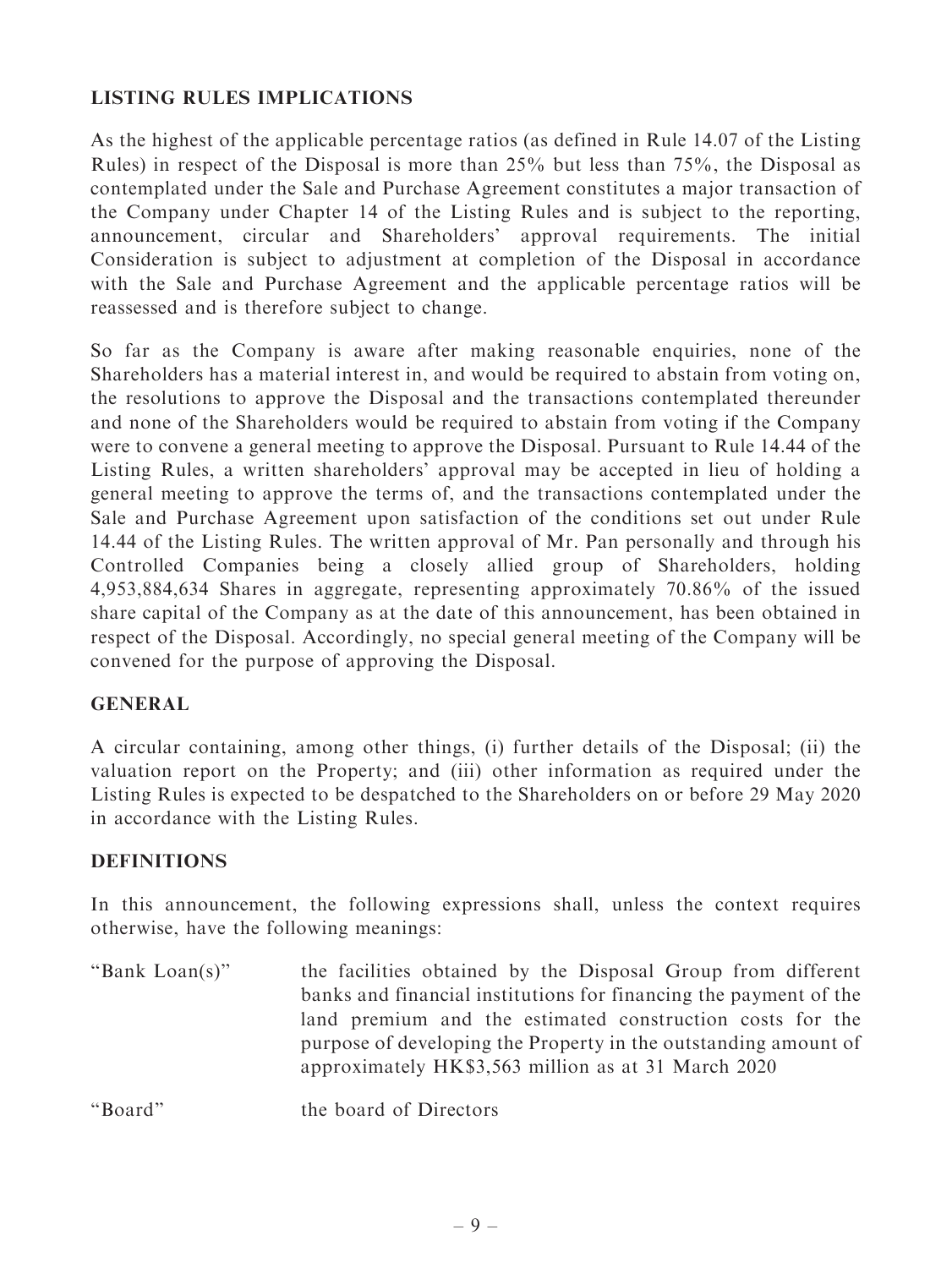| "BVI"                       | the British Virgin Islands                                                                                                                                                                                                                                           |
|-----------------------------|----------------------------------------------------------------------------------------------------------------------------------------------------------------------------------------------------------------------------------------------------------------------|
| "Company"                   | Goldin Financial Holdings Limited, an exempted company<br>incorporated in Bermuda with limited liability and the issued<br>Shares of which are listed on the Main Board of the Stock<br>Exchange (stock code: 530)                                                   |
| "Completion"                | completion of the Disposal pursuant to the terms and conditions<br>of the Sale and Purchase Agreement                                                                                                                                                                |
| "Completion"<br>Accounts"   | consolidated balance sheet of the Disposal Group as at the<br>Completion Date                                                                                                                                                                                        |
| "Completion Date"           | the date on which Completion takes place                                                                                                                                                                                                                             |
| "connected<br>$person(s)$ " | has the meaning ascribed to it under the Listing Rules                                                                                                                                                                                                               |
| "Consideration"             | the consideration for the Sale Share and the Shareholder's Loan,<br>subject to adjustments in accordance with the terms of the Sale<br>and Purchase Agreement                                                                                                        |
| "Controlled<br>Companies"   | Clear Jade International Limited, Goldin Equities Limited and<br>Goldin Global Holdings Limited, all controlled corporate<br>entities beneficially wholly owned by Mr. Pan, that held an<br>aggregate of 4,714,821,634 Shares as at the date of this<br>announcement |
| " $Directory$ "             | $\text{directory}(s)$ of the Company                                                                                                                                                                                                                                 |
| "Disposal"                  | the disposal of the Sale Share and the Shareholder's Loan by the<br>Vendor to the Purchaser pursuant to the Sale and Purchase<br>Agreement                                                                                                                           |
| "Disposal Company"          | Gold Flair Holdings Limited, an indirect wholly-owned<br>subsidiary of the Company as at the date of this announcement                                                                                                                                               |
| "Disposal Group"            | the Disposal Company and its subsidiary                                                                                                                                                                                                                              |
| "Group"                     | collectively, the Company and its subsidiaries                                                                                                                                                                                                                       |
| " $HKS$ "                   | Hong Kong dollars, the lawful currency of Hong Kong                                                                                                                                                                                                                  |
| "Hong Kong"                 | the Hong Kong Special Administrative Region of the People's<br>Republic of China                                                                                                                                                                                     |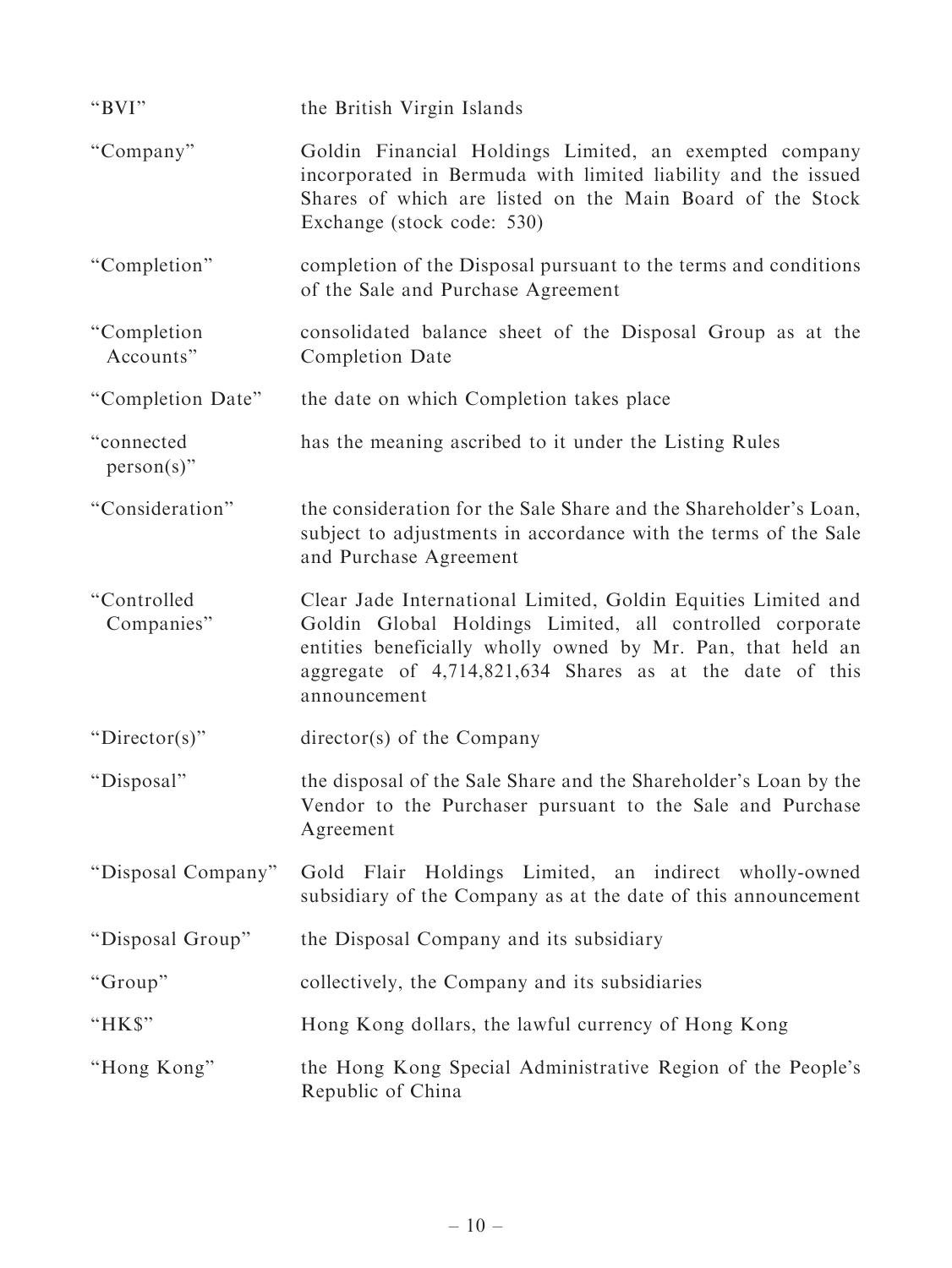- ''Independent Third Party(ies)'' third party(ies) which is/are independent of the Company and its connected person(s)
- ''Listing Rules'' the Rules Governing the Listing of Securities on the Stock Exchange
- ''Mr. Pan'' Mr. Pan Sutong, being the Chairman of the Board, an executive Director and a controlling Shareholder as at the date of this announcement
- "NAV" the aggregate of all current assets (including without limitation cash) of the Disposal Group (excluding the value of the Property, other fixed assets and receivables (to the extent that these receivables are aged for more than 30 days)) less the aggregate of all liabilities (excluding the Shareholder's Loan and including all the utilities, the agreed government rent and rates accrued up to Completion Date and all the costs and professional fees in relation to the construction carried out on the Property accrued up to Completion Date and the relevant fees for termination of such contracts) to be determined with reference to the Completion Accounts
- "PRC" the People's Republic of China, excluding Hong Kong, Macau Special Administrative Region and Taiwan for the purpose of this announcement
- "Property" the piece of land parcel known as New Kowloon Inland Lot No. 6591 situated at Kai Tak Area 4B Site 4, Kai Tak, Kowloon
- ''Purchaser'' Top Family Group Limited, being the purchaser to the Sale and Purchase Agreement
- "Rich Fast" Rich Fast International Limited, a wholly-owned subsidiary of the Disposal Company
- ''Sale and Purchase Agreement'' the conditional sale and purchase agreement dated 10 May 2020 entered into between the Purchaser and the Vendor in relation to the Disposal
- ''Sale Share'' representing entire issued share capital of the Disposal Company
- "Share(s)" ordinary share(s) of HK\$0.10 each in the share capital of the Company
- "Shareholder(s)" the holder(s) of the Share(s)